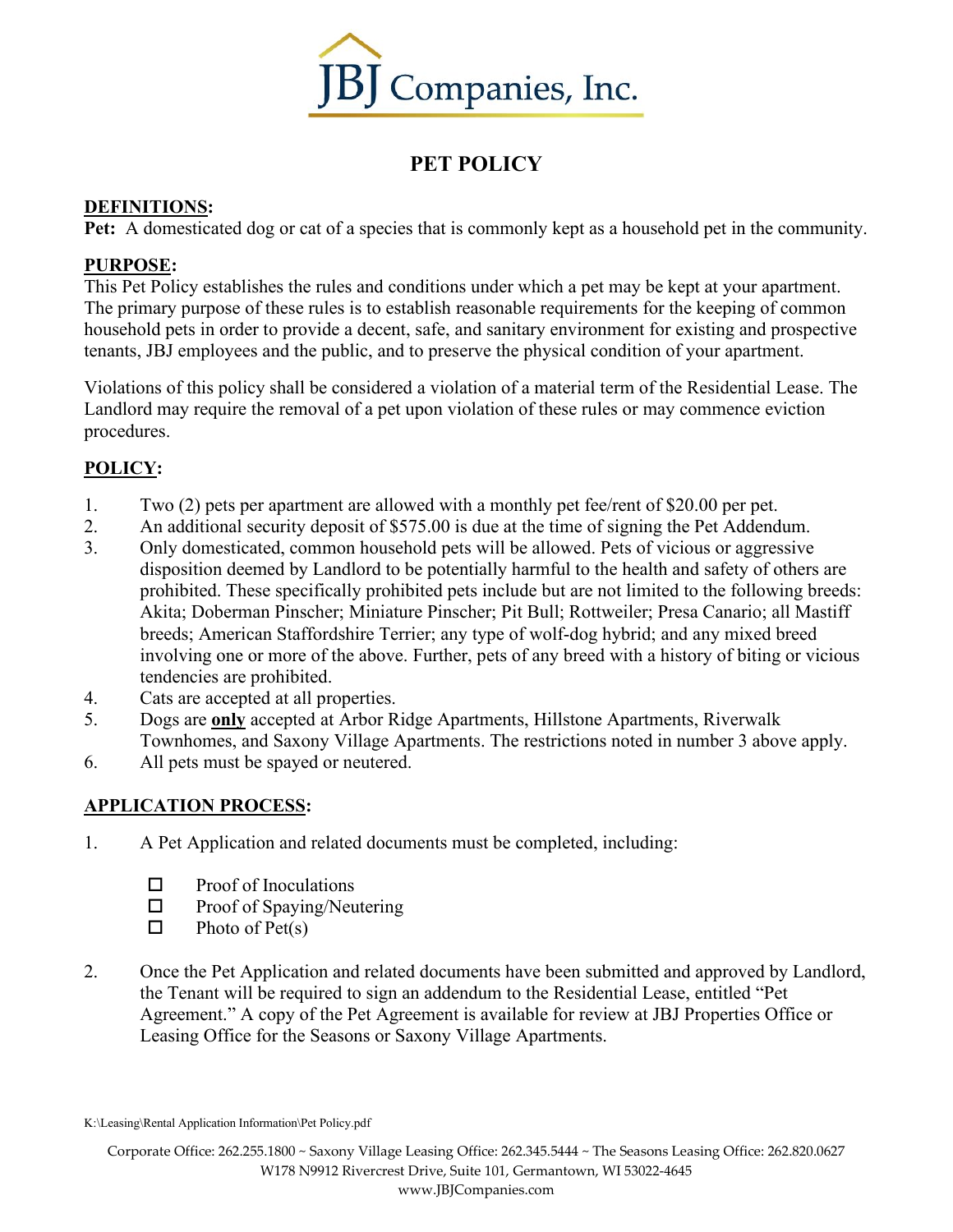

## **PET APPLICATION ONE APPLICATION PER PET**

(This is NOT a rental agreement or lease.)

## **APPLICANT INFORMATION:**

| <b>First Name</b>                                   | <b>Last Name</b> |  |
|-----------------------------------------------------|------------------|--|
| <b>Address</b>                                      |                  |  |
| <b>Building #:</b><br>Apartment #:<br><b>Phone:</b> |                  |  |

#### **DEFINITIONS:**

**Pet:** A domesticated dog or cat of a species that is commonly kept as a household pet in the community.

#### **REQUIREMENTS & GUIDELINES:**

- 1. Two (2) pets per apartment are allowed with a monthly pet fee/rent of \$20.00 per pet.
- 2. An additional security deposit of \$575.00 is due at the time of signing the Pet Addendum.
- 3. Only domesticated, common household pets will be allowed. Pets of vicious or aggressive disposition deemed by Landlord to be potentially harmful to the health and safety of others are prohibited. These specifically prohibited pets include but are not limited to the following breeds: Akita; Doberman Pinscher; Miniature Pinscher; Pit Bull; Rottweiler; Presa Canario; all Mastiff breeds; American Staffordshire Terrier; any type of wolf-dog hybrid; and any mixed breed involving one or more of the above. Further, pets of any breed with a history of biting or vicious tendencies are prohibited.
- 4. Cats are accepted at all properties.
- 5. Dogs are **only** accepted at Arbor Ridge Apartments, Hillstone Apartments, Riverwalk Townhomes, and Saxony Village Apartments. The restrictions noted in number 3 above apply.
- 6. All pets must be spayed or neutered.

#### **The pet information must be complete, and all attachments included with this application in order for it to be reviewed.**

#### **PET INFORMATION:**

| Type of Animal (dog/cat):                                                            |  |  |  |  |
|--------------------------------------------------------------------------------------|--|--|--|--|
| Breed (If "mixed" breed, state all breeds and approximate percentage of each breed): |  |  |  |  |
|                                                                                      |  |  |  |  |
| Name:                                                                                |  |  |  |  |
| Gender:                                                                              |  |  |  |  |
| Color:                                                                               |  |  |  |  |
| Weight:                                                                              |  |  |  |  |
| Age:                                                                                 |  |  |  |  |
|                                                                                      |  |  |  |  |